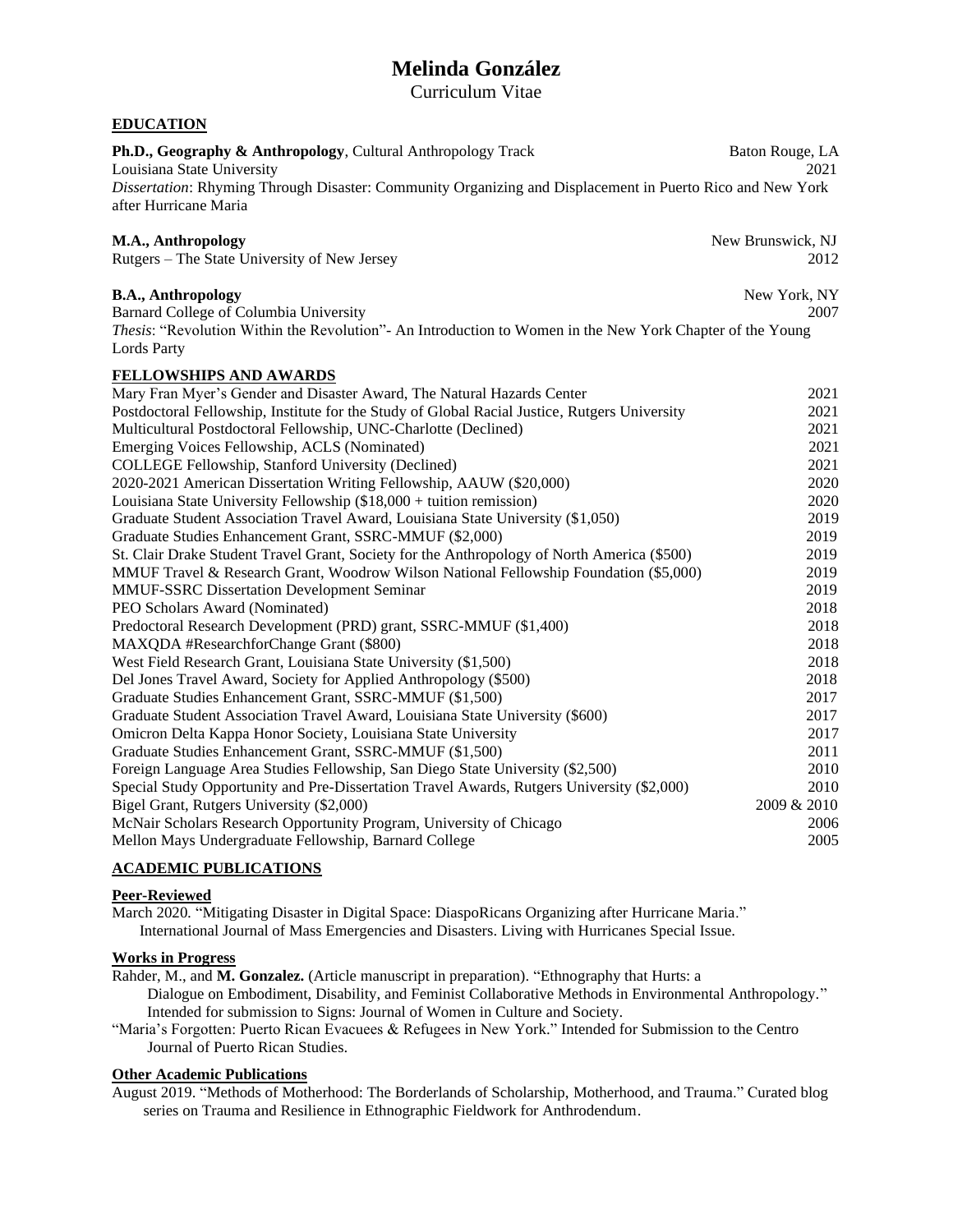(https://anthrodendum.org/2019/08/13/methods-of-motherhood-the-borderlands-of-scholarship-motherhood and-trauma/)

- July 2019. "Converting Data to Scholarship with MAXQDA 2018." #ResearchforChange Blog Series. (https://www.maxqda.com/fieldwork-to-conferences)
- May 2019. "Transferring Fieldnotes to MAXQDA: Digital Ethnography Research Example." #ResearchforChange Blog Series. (https://www.maxqda.com/digital-ethnography-example)
- January 2019. "Fieldwork Across Diasporas Early Fieldwork Analysis Phases and MAXQDA." #ResearchforChange Blog Series. (https://www.maxqda.com/fieldwork-across-diasporas)

### **Selected Poetic Publications & Workshops**

Fall 2021. "Agua es Vida." West Trade Review.

January 2020. "Turn to the Sun (Gira al sol)." Variant Literature, Inc.

Fall 2019. "Wandering." Urban Magazine.

Spring 2019. "Los Trastes". The Dollhouse.

Spring 2019. Various Poems. The Lit Exhibit: Rituals.

Spring 2019. "Los Trastes." Funicular Magazine.

March 2019. Various poems. Resurrection of Badass Femmes Zine. Vol 1.

November 2018. Participated in Capicu Cultural Showcase's La SoPA (School for Poetic Arts) workshop.

#### **SELECTED CONFERENCE ACTIVITY**

#### **Organized Symposia & Roundtables**

- Forthcoming. Learning for Our Futures: Trials and Tactics for Decolonizing Graduate Training. Chair of Executive Session at the Annual Meeting of the American Anthropological Association.
- Forthcoming. Disaster and the State: The Politics of Inclusion & Autonomy in Disaster. Roundtable discussant at the Annual Meeting of the American Anthropological Association.
- December 2020. Beatriz Reyes-Foster, Rebecca Lester, Eileen Anderson-Fye, Sarah Lyon, and **Melinda González**. Fostering and Addressing Graduate Student Mental Health in Anthropology. Workshop event for the American Anthropological Association's Raising Our Voices event.
- November 2020. **Melinda Gonzalez** and G. Maris Jones. Decolonizing Hurricane Research: Afro-Indigenous Approaches to Ethnographic Fieldwork in Puerto Rico (Hurricane Maria) & New Orleans (Hurricane Katrina). View on Demand event for the American Anthropological Association's Raising Our Voices event.
- November 2020. Creatively Centering Alternative Anthropologies and Sociologies: Scholars of Color Decolonialize Ethnography with Transnational Feminism. Chair of roundtable Annual Meeting of the National Women Studies Association. *Cancelled due to COVID-19.*
- November 2019. The Native goes Native? Double Consciousness in doing Ethnography. Roundtable discussant at the Annual Meeting of the American Anthropological Association.
- October 2018. Melissa Colon, **Melinda Gonzalez**, Gloria Colom, and Danielle Pilar Cleland. Puerto Rican Scholars and Collective Trauma: Implications for Conducting Fieldwork in the Midsts of Hurricanes Irma and Maria. Roundtable discussant at the Bi-Annual Meeting of Puerto Rican Studies Association.
- September 2017. Decolonizing Academic Spaces: Women of Color Speaking on Student Success, Allyship and Motherhood. *Description:* I organized, fund-raised, and moderated this digital panel, which was attended by 700 academics.

# **Conference Presentations**

- June 2021. Methods of Motherhood: Scholarship at the Borderlands of Student and Mother. Paper presented at Patchwork Ethnography webinar.
- March 2021. Making Home Betwixt Maria, Earthquakes and COVID-19: Confronting UnEnding Disaster in the Puerto Rican Diaspora. Paper presented at the Annual Meeting of the Society for Applied Anthropology.
- November 2020. Life in the Spaces Between Maria, Earthquakes and COVID-19: Puerto Ricanness and UnEnding Disaster. Paper presented at the Annual Meeting of the American Anthropological Association. *Cancelled due to COVID-19.*
- July 2020. Maria's Forgotten: "Climate Refugees" & Evacuee Families in New York. Paper to be presented at the International Sociological Association's Forum of Sociology. *Cancelled due to COVID-19.*
- May 2020. Trans, Brown, & Hyper-Marginalized after Hurricane Maria: Anthropological Interventions & Policy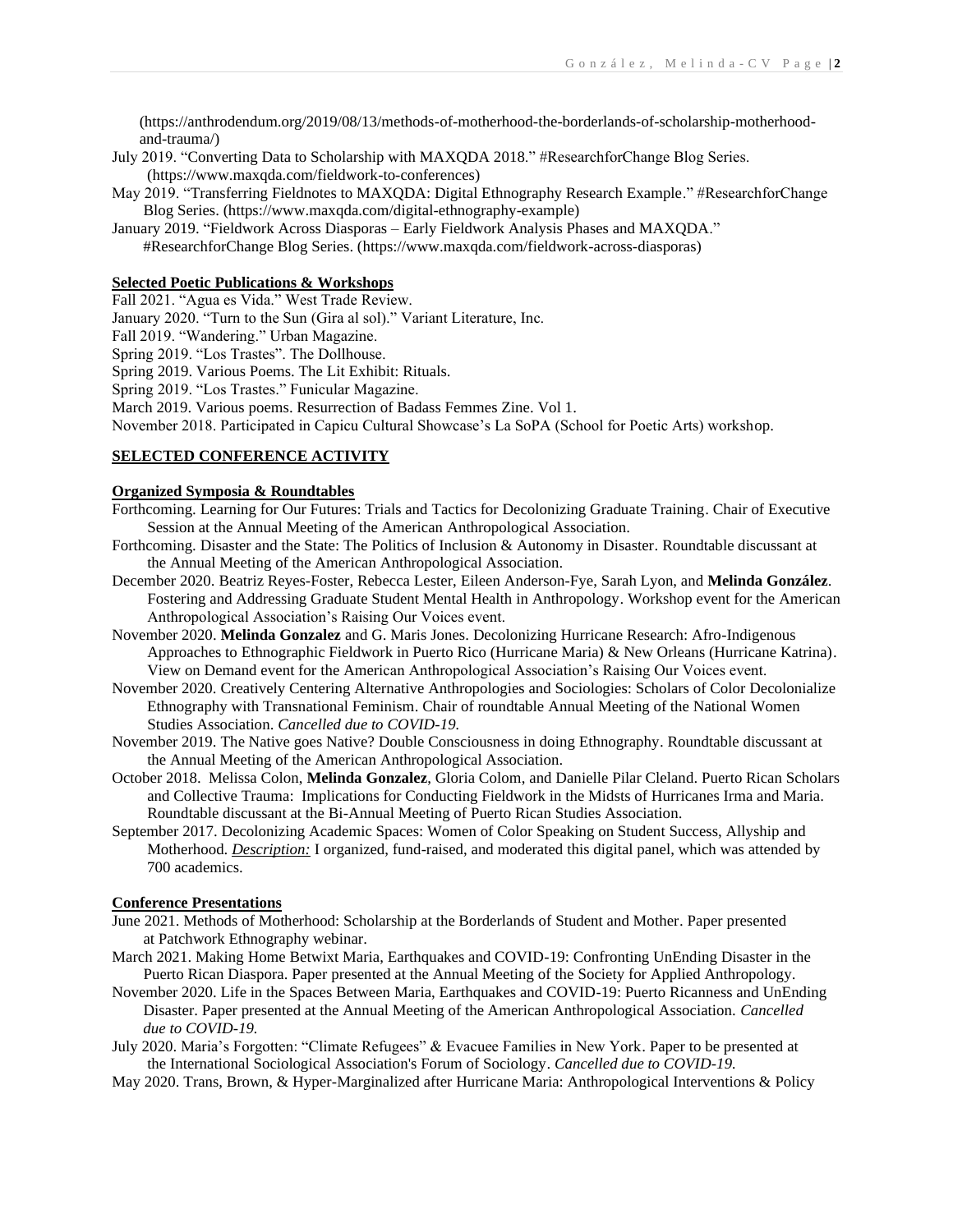Recommendations. Paper presented at the Annual Meeting of the Latin American Studies Association. *Conference was held digitally due to COVID-19.*

- March 2020. Micha Rahder with **Melinda Gonzalez**. Honey, let we tell you: A speculative trans-species storytelling of the Maya Forest borderlands. Paper to be presented at the 69th Annual Conference of the University of Florida Center for Latin American Studies. *Postponed due to COVID-19.*
- March 2020. Trans, Brown, & Hyper-Marginalized after Hurricane Maria: Anthropological Interventions & Policy Recommendations. Paper to be presented at the Annual Meeting of the Society for Applied Anthropology. *Cancelled due to COVID-19.*
- November 2019. Maria's Forgotten: "Climate Refugees" & Evacuee Families in New York. Paper presented at the Annual Meeting of the American Anthropological Association.
- November 2019. Micha Rahder and **Melinda Gonzalez**. Maya Forest Futures: Institutional environmental collaborations across contested borderlands. Paper presented at the Annual Meeting of the American Anthropological Association.
- October 2019. Maria's Forgotten: Hurricane Maria Evacuee Families in New York. Paper presented at the Puerto Rican Studies Association Symposium.
- May 2019. Maria's Forgotten: Hurricane Maria Evacuee Families in New York. Paper presented at the Society of North American Anthropology's Annual Meeting.
- November 2018. Digital Organizing in the Aftermath of Hurricane Maria. Paper presented at the Annual Meeting of the American Anthropological Association.
- August 2018. Micha Rahder and **Melinda Gonzalez**. Ethnography that hurts: a dialogue on embodiment, disability, and feminist collaborative methods in environmental anthropology. Paper presented at Association for Feminist Epistemologies, Methodologies, Metaphysics, and Science Studies 7th Annual Meeting.
- April 2018. Puerto Rican Diasporic Community Organizing in the Aftermath of Hurricane Maria. Paper presented at the Annual Meeting of the Society for Applied Anthropology.
- March 2018. Rhyming Thru Tragedy: Puerto Rican Poetics after Huracanes Irma y Maria. Paper presented at the Second Annual Language and Literature Conference of the Comparative Literature Graduate Association at Louisiana State University.
- December 2017. **Melinda Gonzalez** (presenter) and Micha Rahder, Environmental Sustainability and Maya Forest Futures. Paper presented at the Annual Meeting of the American Anthropological Association.

#### **TEACHING EXPERIENCE**

#### **Instructor of Record**

**Part-Time Lecturer, Social Sciences department, Oregon State University, Bend, OR** Supervisors: Dr. Elizabeth Marino Spring 2021 Courses Taught: ANTH 352: Anthropology, Environment, and Health; PS475: Environmental Politics & Policy

**Adjunct Faculty, Community & Social Justice Studies department, William Paterson University, Wayne, NJ** Supervisor: Dr. Djanna Hill 2020-2021

Courses Taught: ANTH 3100-02: Global Transformations and the Human Condition; ANTH 3700: Anthropology of Social Movements

| Part-Time Lecturer, Sociology and Anthropology department, Rutgers University, Newark, NJ          |           |
|----------------------------------------------------------------------------------------------------|-----------|
| Supervisor: Dr. Christopher R. Duncan                                                              | 2019-2021 |
| Courses Taught: Soc 409: Classical Sociological Theory; Soc 415: Contemporary Sociological Theory; |           |
| Soc 350: Environmental Sociology, cross-listed with Anth 350: Environmental Anthropology           |           |
|                                                                                                    |           |

**Adjunct Faculty, Anthropology department, Brooklyn College - CUNY, Brooklyn, NY**

Supervisors: Dr. Jillian Cavanaugh 2018-2021 Courses Taught: ANTH 3135: American Urban Experience; ANTH 1100 Culture & Society Note: Piloted an online curriculum and courses for the Anthropology department beginning in Spring 2020.

# **Adjunct Faculty, Puerto Rican & Latino Studies department, Brooklyn College - CUNY, Brooklyn, NY**

Supervisor: Dr. Maria Perez y Gonzalez Fall 2018 Courses Taught: PRLS 1001:Introduction to Puerto Rican and Latino Studies (2 sections)

#### **Adjunct Faculty, Sociology department, Union County College - Cranford, NJ** 2015-2016 Supervisor: Dr. Mandana Ahsani

Courses taught: Sociology 101: Introduction to Sociology; Sociology 209: Introduction to Social Welfare & Policy